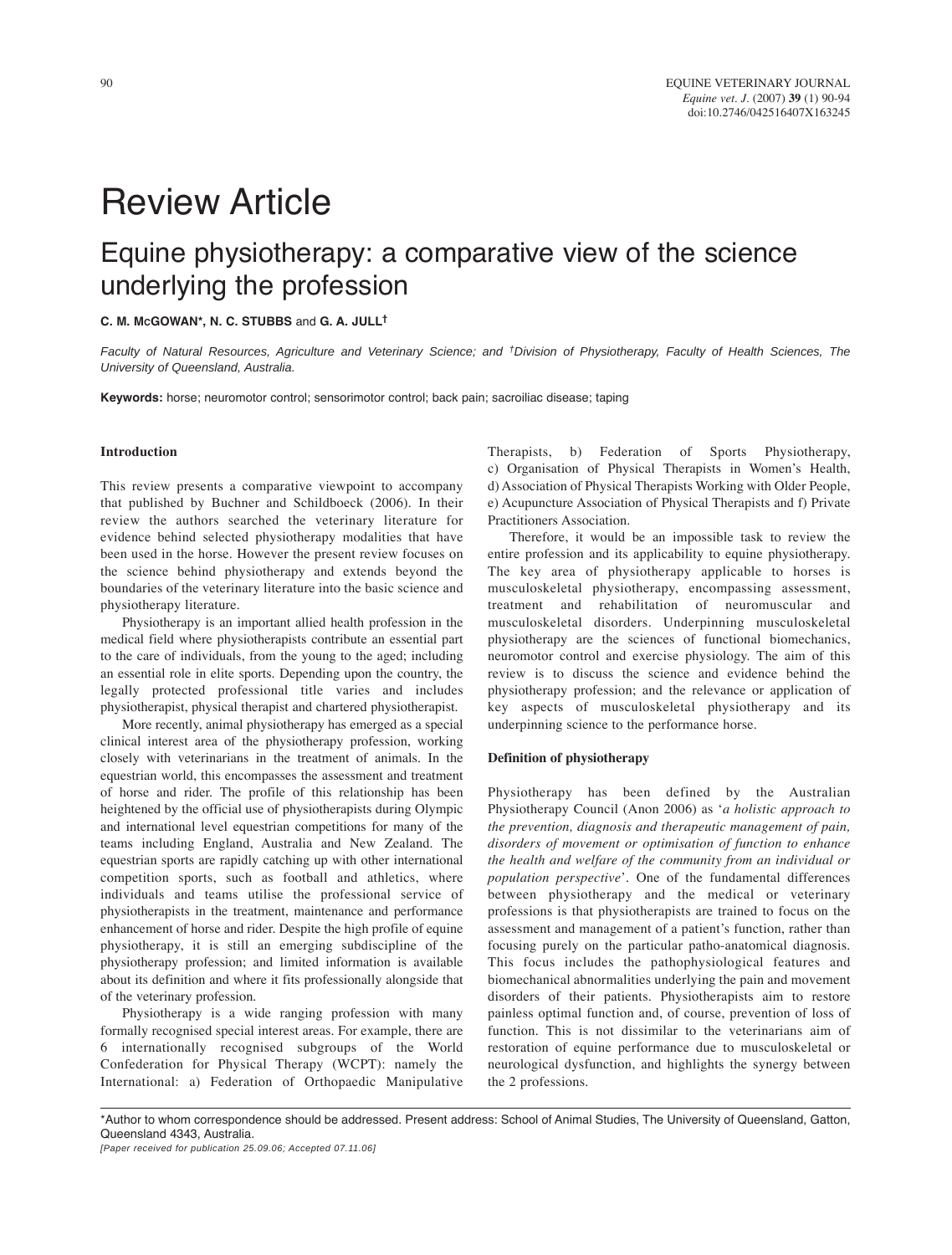#### **Practice of physiotherapy**

Physiotherapy is a profession with over 100 years of history. It is not merely the technical application of one or more treatment modalities (e.g. heat, cold electrotherapy) as inferred in the review by Buchner and Schildboeck (2006). Physiotherapy involves using a professional assessment and reasoning process to select appropriate interventions or treatments for individual patients. The profession of physiotherapy uses an evidence-based, clinical reasoning process to underpin its management approaches. The process is the same as the veterinary medical based process, although the overall aim is different. The physiotherapist's aim is to reach a functional diagnosis that is: what are the neurophysiological and pathophysiological processes in the sensory and motor systems underlying pain and functional impairment related to the pathology/disease process? In contrast, the veterinary medical approach has been to reach a pathoanatomical diagnosis (what are the pathological processes occurring and where are they located?). Clearly, both are required and this again highlights the synergy of veterinarians and physiotherapists working together.

This difference in aims is important as it also dictates the treatment and rehabilitation options used. Physiotherapy treatments are selected to manage sensory and motor disturbances and provocative factors in work or sport for functional improvement and activity specific performance rehabilitation. Physiotherapists use physical interventions, such as manual therapies, specific motor retraining, exercise prescription and electrophysical agents, in conjunction with education and advice to restore function and quality of life. Selection of, and appropriate combination of, techniques is based on clinical reasoning (assessment and reassessment of the patient, with reassessment of improvement dictated by objective outcome measures) and evidence available.

#### **Physiotherapy research**

Just as physiotherapy practice focuses on the detection and treatment of abnormalities of function i.e. the patient with pain, movement impairments and functional disablement, so does much physiotherapy research. Research in physiotherapy has a very broad scope in the basic, behavioural and clinical sciences. Much of the basic research on musculoskeletal disorders has, in the last decade, focused on the neurosciences, including neuromotor control and pain associated with musculoskeletal conditions and the interrelationship between pain and function. This compliments work in biomechanics and kinematics. In this research, functional impairments and interventions have been studied and randomised clinical trials performed, comparing one or more approaches. Now physiotherapy research is at the level of sufficient volume, such that there are systematic reviews and practice guidelines in many areas (see Cochrane [www.cochrane.org] and Pedro [www.pedro.fhs.usyd.edu.au] databases). For example, a search on manual therapy (stretching, mobilisation, manipulation and massage) looking at the specific area of lumbar spine, sacroiliac joint and pelvis, revealed 101 systematic reviews and over 300 ranked clinical trials (Pedro database, 2006).

Clearly, equine physiotherapy research is well behind that devoted to the human subject. However, in rectifying this situation and advancing equine specific physiotherapy research, it is important to step back from the randomised controlled trial of an

intervention (or more poorly controlled version of the application of a modality to an animal) and go back to fundamental science. Much of the basic scientific literature has used animal models and, while these are not horses, the quadruped model in e.g. rodents (Somers and Clemente 2006), dogs (Babbage et al. 2006) and pigs (Indahl et al. 1997), is closer to the horse than the biped. Therefore, much fundamental research exists indirectly in the sciences that underpin the profession of physiotherapy. Equine research in biomechanics is evolving. Research in normal locomotion has included biomechanics of the hoof (Eliashar et al. 2002; van Heel et al. 2006), back (Haussler et al. 2001; Faber et al. 2001) and limbs (Clayton et al. 2000; Hodson et al. 2000; Clayton et al. 2001; Hodson et al. 2001). Equine research also encompasses muscle recruitment during locomotion using electromyography (Robert et al. 2002; Hoyt et al. 2005; Wickler et al. 2005). Further, research into the biomechanical effects of lameness (Weishaupt et al. 2004, 2006a), of riders and saddle pressures (Fruehwirth et al. 2004; Peham et al. 2004; de Cocq et al. 2006) and head and neck position (Weishaupt et al. 2006b) have advanced the biomechanical research from the normal horse, to an understanding of some of the changes and compensations associated with various alterations to normal locomotion during performance or dysfunction. This functional biomechanics is essential for forming a solid science behind future physiotherapy research and practice in the future. With respect to pain, less equine specific research has been reported, but objective measurements of pain in horses (Haussler and Erb 2006; Varcoe-Cocks et al. 2006) have been reported.

One of the major and current areas of interest in human musculoskeletal physiotherapy is the field of neuromotor control and dynamic stability. Research in this area has allowed major advancements in the prevention and treatment of major problems in human subjects including pelvic (Richardson et al. 2002) and back pain (Hodges 2003), as well as prevention and treatment of peripheral joint injuries (Reinman and Lephart 2002a,b) and performance enhancement in athletes (Saunders et al. 2005). These problems are key issues in equine performance and wastage (Jeffcott et al. 1982), and research in these areas for horses is clearly warranted.

## Neuromotor control in human back and pelvic pain

The challenge of prevention and management of back and pelvic pain in man has underpinned a tide of research into the trunk and back muscles. Both how the muscles work to provide support and protection to the lumbo-pelvic region in functional postures and movements, and the reactions in the system to pain and injury are being investigated.

Spinal stability and control of movement is highly dependent on the contribution of the muscular system. In the past, attention focused on muscle strength. However, it is now realised that the central nervous system's control of the muscle system (i.e. when and how the muscles work) is probably of greater importance to the muscle system's ability to satisfy the needs of spinal movement and stability (see Hodges 2004 for review). The central nervous system must plan suitable strategies of muscle recruitment, coordination and levels of activity to meet the demands of internal and external forces and initiate appropriate responses to unexpected disturbances of movement and function.

All of the many muscles of the back and trunk contribute to movement production and spinal control and support.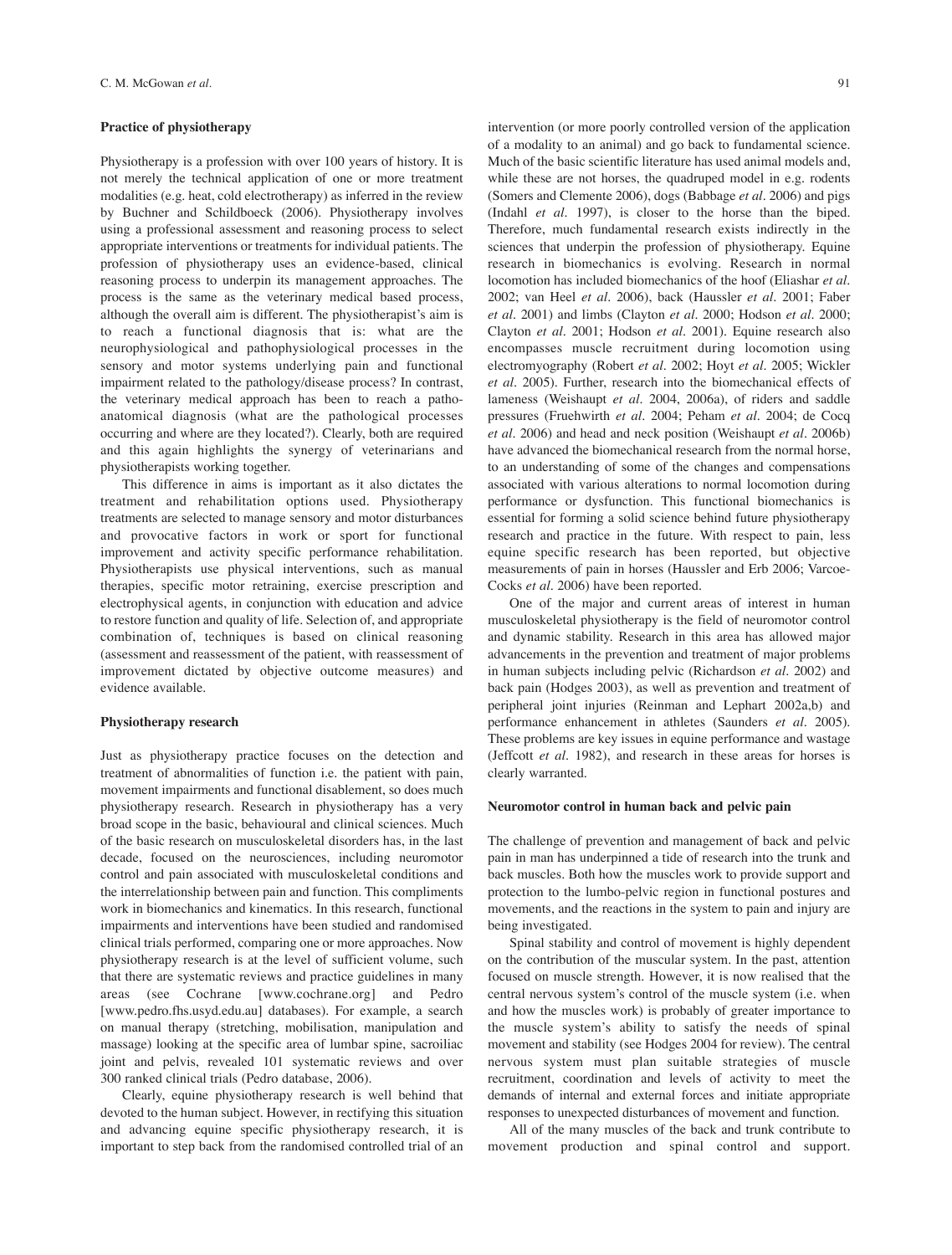Nevertheless, research has shown that the deep, local muscles of the region (for example, the *transversus abdominis* and the segmental lumbar multifidii) have key roles in modulating stiffness of the lumbar spinal segments and pelvic joints during limb and lumbo-pelvic movements (Indahl et al. 1997; Richardson et al. 2002; Hodges et al. 2005). It has also been shown that the central nervous system preprogrammes activity in certain trunk muscles in preparation for limb movement, but activity in the transversus abdominis always occurs prior to limb movement, regardless of direction, purportedly to use the attendant rise in intra-abdominal pressure and tensioning on the thoracolumbar fascia to increase segmental stiffness for spinal segmental support prior to loading (Hodges and Richardson 1997, 1999). Ironically, several key studies have shown that, in the presence of low back pain, the strategies used by the central nervous system to control trunk muscles may be altered and less efficient muscle recruitment strategies result (Hodges 2001). Back pain patients, for example, display delayed activation of the *transversus abdominis*, depriving the painful and injured spinal segments of timely support.

There is also both in vivo and in vitro evidence of the ability of the multifidus muscle to control intervertebral motion. Yet morphological changes have been shown in the *multifidus* muscle in association with low back pain and the beginning of these changes (reduced cross-sectional area of multifidus, suggestive of inhibition) is present within 24 h of injury (Hides *et al.* 1996). What is notable is that there is not an automatic reversal of these changes following the resolution of pain. Despite apparent recovery or resolution of pain, following an episode of acute back pain, the dysfunction of *multifidus* persists (Hides et al. 1996).

Knowledge gained from this research, related to the changes in neuromotor control that occur with back pain, have translated to the development of new rehabilitation strategies for the lumbopelvic muscles in back pain patients. MacDonald et al. (2006) have reviewed the application of this evidence into clinical practice. Rehabilitation places emphasis on motor relearning to optimise motor control for spinal dynamic stability. Rehabilitation first uses the end organs of the neuromotor system - muscles - with the aim that cognitive, repeated contractions of the muscles and correct movement patterns result in a transition to automated use (i.e. skill training: O'Sullivan et al. 1998). Initially, the deep muscles, such as transversus abdominis and lumbar multifidus, are repeatedly activated in the relearning process during rehabilitation. Movement patterns and strategies for all trunk muscles are then re-educated to retrain painless and controlled functional activities. The stability system is functionally challenged with load (static and dynamic exercises) as control is improved. Most importantly, there is growing evidence that this exercise approach can reduce low back pain and possibly reduce its recurrence rate (O'Sullivan et al. 1997). Specific physiotherapeutic intervention in individuals with multifidus dysfunction, following an episode of acute back pain, reduced the rate of recurrence of injury to 30% in the physiotherapy intervention group compared with 84% for controls (Hides et al. 2001).

## Neuromotor control in equine back and pelvic pain

Research in equine physiotherapy using both functional biomechanics and the human physiotherapy model has recently been used to investigate various equine problems including sacroiliac joint (SIJ) biomechanics (Degueurce et al. 2004; Goff et al. 2006) and equine back pain (Denoix 1999; Stubbs et al. 2006).

Stubbs et al. (2006) applied the human model of researching the equine *multifidus* muscle to the horse and found striking similarities in structure and function. The *multifidus* in the horse was shown to be similarly morphologically oriented and therefore function comparable to that in man, with the sacrocaudalis dorsalis lateralis muscle continuing the functions of the multifidus in the caudal spine. This is an example of how anatomical and biomechanical research creates an essential platform for future neuromotor control research, as has happened in the human research model.

These morphological characteristics also reflect the research findings in spinal kinematics performed previously (Townsend et al. 1983), where it was shown that the greatest volume of deep epaxial musculature occurs at the point of greatest motion in the spine, the lumbosacral region (Stubbs et al. 2006). Further, anatomical variations were noted in the equine lumbosacral region, as previously reported (Haussler et al. 1999), occurring in up to a third of horses. The predominant variation was a divergence of the dorsal spinous process between lumbar veterbrae 5 and 6, where the last lumbar vertebrae effectively function as the lumbosacral joint. These variations are likely to have a significant influence on the range of motion and function; and hence performance.

Current epaxial muscle research in the horse involving use of ultrasonography to detect changes in the muscle associated with back pain as has been shown in man (Hides et al. 1996), is underway. This may influence the way we diagnose and treat equine back pain as it has in man (MacDonald *et al.* 2006).

Research into the biomechanics and neuromotor control of the human SIJ has contributed to the ability of clinicians to diagnose sacroiliac disease (SID) in man. It has been shown that noninvasive, manual SIJ provocation tests are as predictive for SIJ being the source of pain as diagnostic joint blocks (van der Wurff et al. 2006). These tests are described as pain provocation tests for SIJ, and are designed to compress SIJ articular surfaces and/or stress the extra-articular structures of the joint. Manual tests, based on the amount (hypo/hypermobility) and quality of motion (the status of the neuromotor system) at the SIJ, are also used clinically to gather sensitive information regarding the functional status of the SIJ. This includes the degree of movement of the SIJ during application of manual force and, specifically, in analysing movement of the sacrum relative to the pelvis in weightbearing through the pelvis (Lee 2004).

Diagnosis of equine SID, using manual tests similar to that used in man, has been discussed (Haussler 2003; Varcoe-Cocks et al. 2006), but recently research documenting motion between sacrum and ilium during the application of manual force has been reported (Goff et al. 2006). Manual forces applied by a physiotherapist were used to demonstrate the direction and amount of movement of the ilium relative to a fixed sacrum in an in vitro model. The sacroiliac joint has been shown to lie at an angle of 300° to the horizontal (Dalin and Jeffcott 1986) and, as such, the findings of greatest movement were consistent with this anatomical orientation and were in the lateral and oblique planes (Goff et al. 2006). The application of this research to horses in vivo and in those affected with SID in future studies would support use of manual tests in horses as in man.

## Sensorimotor system and peripheral joint function

Another related area of human physiotherapy research with a large impact on treatment and rehabilitation of peripheral joint injuries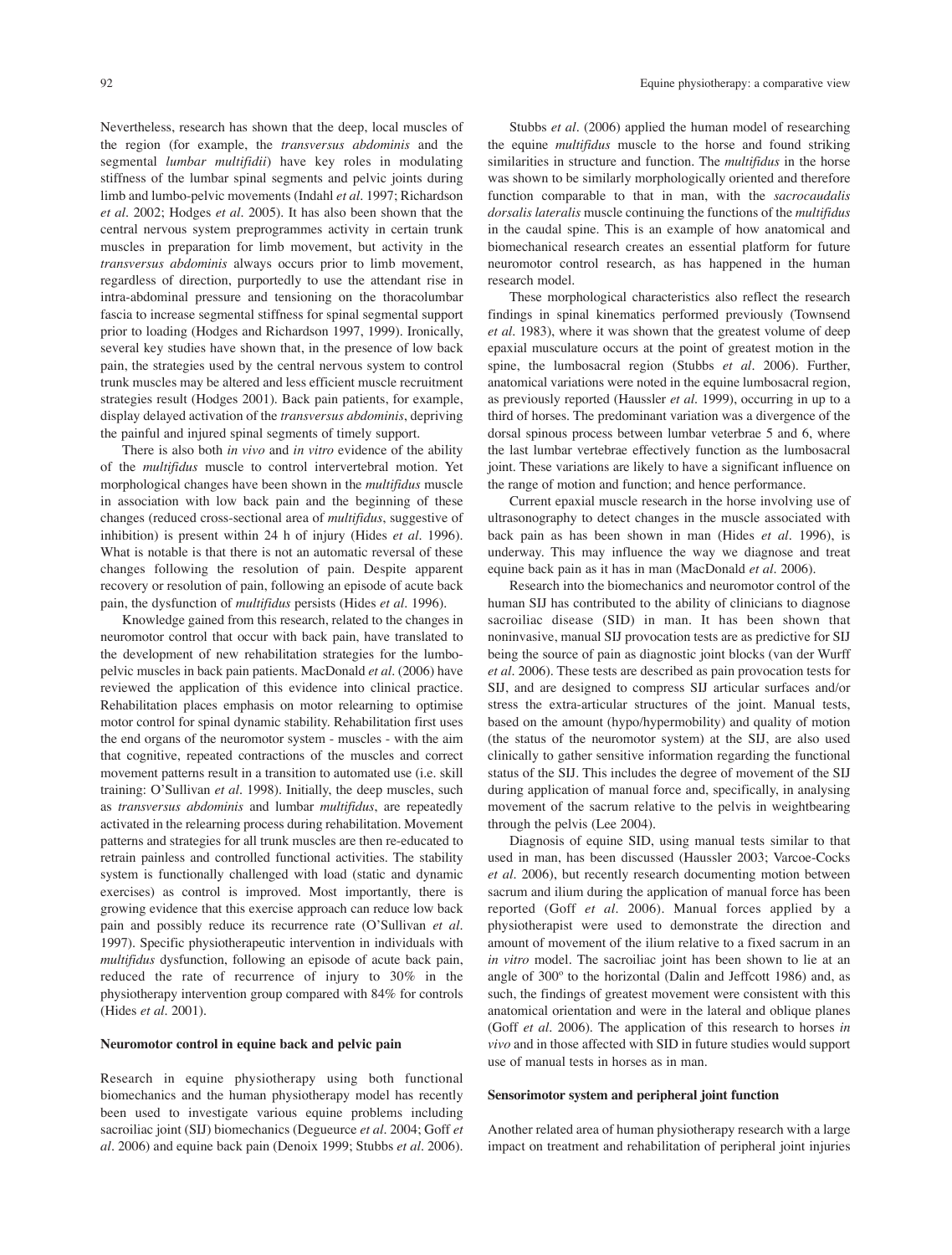including the ankle, knee (Lephart et al. 1998) and shoulder (Myers et al. 2006), as well as prevention of these injuries and maximising performance in athletes, has been research on the sensorimotor system and proprioception of joints (Reinman and Lephart 2002 a,b).

Research in this area involves determining the normal movement and control of movement of any particular joint; and restoration of that control when it is lost due to injury or dysfunction. Stability in a joint is controlled by a combination of its mechanical restraints (e.g. ligaments, joint capsule and bony geometry) and dynamic restraints mediated by the sensorimotor system, including proprioceptive feedback of joint position and neuromuscular control (Myers et al. 2006).

Taping techniques are used in man, including athletes, to enhance the sensorimotor system and have been used clinically in horses for similar purposes. The aim of taping is to stimulate mechanoreceptive and proprioceptive activity in the skin, fascia, ligaments and joints. This affects the sensory afferent activity from that region, modulating or altering neuromotor control of locomotion. This is clearly an appropriate area for equine research, yet limited to date.

Patellar taping was shown to improve control of the joint in both pain-free human subjects with poor proprioception of the joint (Callaghan et al. 2002) and individuals with femoropatellar pain (Worrell et al. 1998; Herrington 2006). Similarly, the combined mechanical and proprioceptive benefits of taping for preventing ankle sprains, as well as recurrence of sprains is well documented (Arnold and Docherty 2004). One study investigated the biomechanical effects of taping the fetlock in the forelimbs of horses (Ramon et al. 2004). Although, in this model, mechanical rather than sensorimotor effects were investigated, results suggested that changes seen may be a reflection of proprioceptive adaptations. Effects on ground reaction forces as well and joint ranges of motion were observed and further research is warranted.

#### Conclusion

There is much scope for more research in equine physiotherapy; however this should be guided by the most recent advances in the human field. Research should be based on a thorough understanding of the basic science underpinning the profession of physiotherapy, especially the neuromotor control and stability model, and the sensorimotor system. We are fortunate that much excellent research already exists in the basic sciences and in equine locomotion and biomechanics, with the rapidly expanding area of functional biomechanics most closely aligned with physiotherapy research. Utilisation of this base knowledge, employing and improving existing research techniques using a human physiotherapy model, should assist in solidifying the evidence base for the exciting new subdiscipline of the physiotherapy profession - Animal Physiotherapy.

#### **References**

- Anon (2006) Australian Standards for Physiotherapy. http://www. physiocouncil.com.au
- Arnold, B.L. and Docherty, C.L. (2004) Bracing and rehabilitation-what's new. Clin. Sports Med. 23, 83-95.
- Babbage, C.S., Coppieters, M.W. and McGowan, C.M. (2006) Strain and excursion of the sciatic nerve in the dog: Biomechanical considerations in the development of a clinical test for increased neural mechanosensitivity. Vet. J. [Epub ahead of print].
- Buchner, H.H.F. and Schildboeck, U. (2006) Physiotherapy applied to the horse: a review. Equine yet. J. 38, 374-380.
- Callaghan, M.J., Selfe, J., Bagley, P.J. and Oldham, J.A. (2002) The effects of patellar taping on knee joint proprioception. J. Athl. Train. 37, 19-24.
- Clayton, H.M., Hodson, E. and Lanovaz, J.L. (2000) The forelimb in walking horses: 2. Net joint moments and joint powers. Equine vet. J. 32, 295-300.
- Clayton, H.M., Hodson, E., Lanovaz, J.L. and Colborne, G.R. (2001) The hindlimb in walking horses: 2. Net joint moments and joint powers. Equine vet. J. 33, 44-48.
- Dalin, G. and Jeffcott, L. (1986) Sacroiliac joint of the horse 1. Gross morphology. Anat. Histol. Embryol. 15, 80-94.
- de Cocq, P., van Weeren, P.R. and Back, W. (2006) Saddle pressure measuring: validity, reliability and power to discriminate between different saddle-fits. Vet. J. 172, 265-273.
- Degueurce, C., Chateau, H. and Denoix, J-M. (2004) In vitro assessment of movements of the sacroiliac joint in the horse. Equine vet. J. 36, 694-698.
- Denoix, J.M. (1999) Spinal biomechanics and functional anatomy. Vet. Clin. N. Am.: Equine Pract. 15, 27-60.
- Eliashar, E., McGuigan, M.P., Rogers, K.A. and Wilson, A.M. (2002) A comparison of three horseshoeing styles on the kinetics of breakover in sound horses. Equine vet. J. 34, 184-190.
- Faber, M., Johnston, C., Schamhardt, H., van Weeren, R., Roepstorff, L. and Barneveld, A. (2001) Basic three-dimensional kinematics of the vertebral column of horses trotting on a treadmill. Am. J. vet. Res. 62, 757-764.
- Fruehwirth, B., Peham, C., Scheidl, M. and Schobesberger, H. (2004) Evaluation of pressure distribution under an English saddle at walk, trot and canter. Equine vet.  $1.36$  754-757
- Goff, L.M., Jasiewicz, J., Jeffcott, L.B., Condie, P., McGowan, T.W. and McGowan, C.M. (2006) Movement between the equine illum and sacrum – in vivo and in vitro studies. Equine vet. J., Suppl. 36, 457-461.
- Haussler, K.K., Bertram, J.E., Gellman, K. and Hermanson, J.W. (2001) Segmental in vivo vertebral kinematics at the walk, trot and canter: a preliminary study. Equine vet. J., Suppl. 33, 160-164.
- Haussler, K.K., Stover, S.M. and Willits, N.H. (1999) Pathologic changes in the lumbosacral vertebrae and pelvis in Thoroughbred racehorses. Am. J. vet. Res. 60, 143-153.
- Haussler, K. (2003) Diagnosis and management of sacroiliac injuries. In: Diagnosis and Management of Lameness in the Horse, Eds: M. Ross and S. Dyson, W.B. Saunders, Philadelphia. pp 501-508.
- Haussler, K and Erb, H (2006) Mechanical nociceptive thresholds in the axial skeleton of horses. Equine vet. J. 38, 70-75.
- Herrington, L. (2006) The effect of corrective taping of the patella on patella position as defined by MRI. Res. Sports Med. 14, 215-223.
- Hides, J.A., Richardson, C.A. and Jull, G.A. (1996) Multifidus muscle recovery is not automatic following resolution of acute first episode low level pain. Spine 21, 2763-2769.
- Hides, J.A., Jull, G.A. and Richardson, C.A. (2001) Long term effects of specific stabilizing exercises for first episode low back pain. Spine 26, e243-e248.
- Hodges, P.W. (2001) Changes in motor planning of feedforward postural responses of the trunk muscles in low back pain. Expt. Brain Res. 141, 261-266.
- Hodges, P.W. (2003) Core stability exercise in chronic low back pain. Orthop. Clin. N. Am. 34, 245-254.
- Hodges, P.W. (2004) Motor control of the trunk. In: Grieves' Modern Manual Therapy of the Vertebral Column, 3rd edn., Eds: J. Boyling and G. Jull, Churchill Livingstone, Edinburgh. pp 119-139.
- Hodges, P.W. and Richardson, C.A. (1997) Feedforward contraction of transversus abdominis is not influenced by the direction of arm movement. *Expt. Brain Res.* 114. 362-370.
- Hodges, P.W. and Richardson, C.A. (1999) Transversus abdominis and the superficial abdominal muscles are controlled independently in a postural task. Neurosci. Lett. 265, 91-94.
- Hodges, P.W., Eriksson, A.E. and Shirley, D. and Gandevia, S.C. (2005) Intra-abdominal pressure increases stiffness of the lumbar spine. J. Biomech. 38, 1873-1880.
- Hodson, E., Clayton, H.M. and Lanovaz, J.L. (2000) The forelimb in walking horses: 1. Kinematics and ground reaction forces. Equine vet. J. 32, 287-294.
- Hodson, E., Clayton, H.M. and Lanovaz, J.L. (2001) The hindlimb in walking horses: 1. Kinematics and ground reaction forces. Equine vet. J. 33, 38-43.
- Hoyt, D.F., Wickler, S.J., Biewener, A.A., Cogger, E.A. and De La Paz, K.L. (2005) In vivo muscle function vs speed. I. Muscle strain in relation to length change of